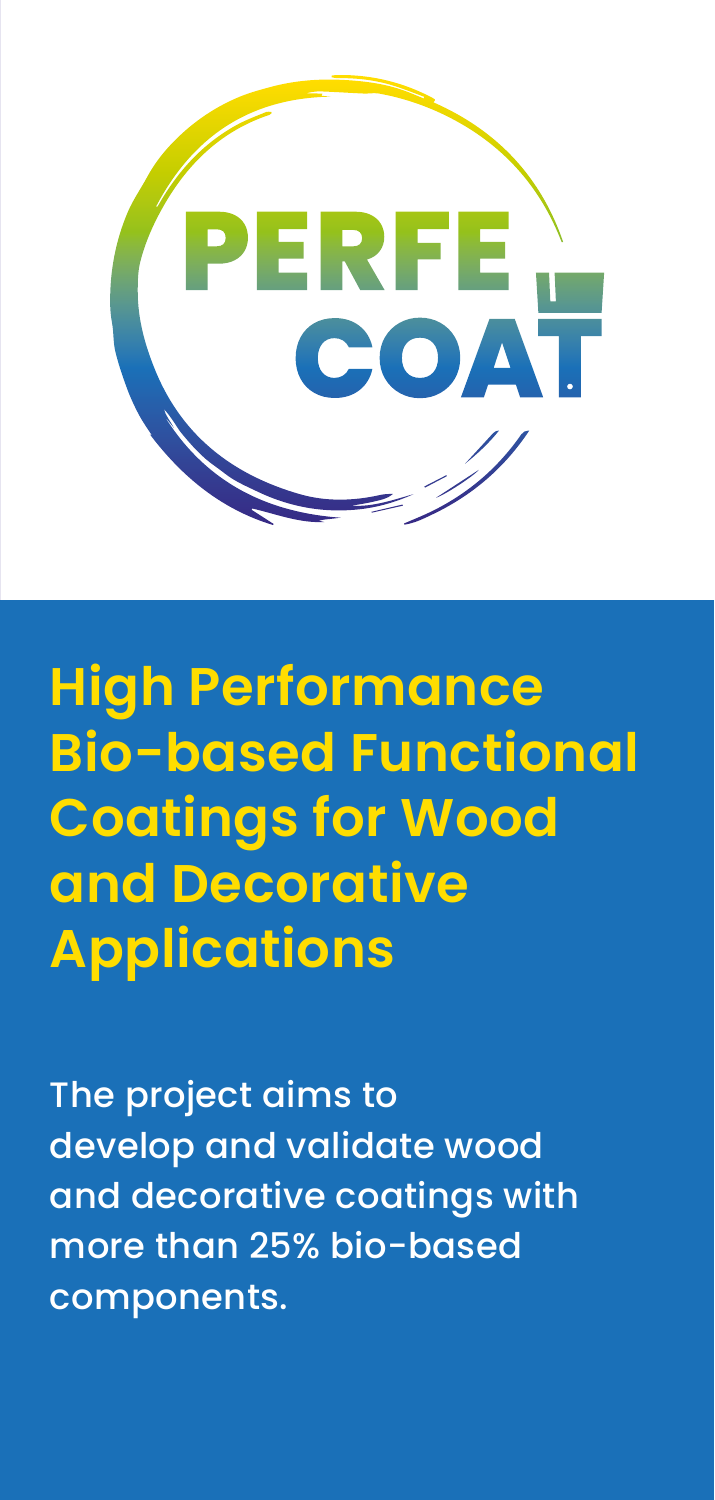# **About the Project**

**The pursuit of a climate-neutral Europe and a truly circular economy requires attention to virtually all fields of production if fossil-based materials are to be eliminated. This relates not only to manufactured goods but also the paints and coatings used to protect them; of the almost 1 million tonnes of paints and coatings produced in Europe each year, more than 80% are derived from fossil resources. Reducing the impact of these coatings would represent a major advance in Europe's climate ambitions.** 

To address this challenge, the PERFECOAT project will develop and validate a new generation of industrial wood and decorative coatings with significantly more than 25% bio-based components. The project will address three important markets for coatings: high-volume, UV-curable clear coatings, waterborne trim paints for DIY and waterborne wall paints. These coatings will reach, and even surpass, the current quality and sustainability standards.

When successful, the PERFECOAT project will be able to offer bio-based coating ingredients from climate neutral sources and processes. This will help encourage the uptake of sustainable coatings, with a positive impact for the environment and helping mitigate climate change.

**Funding information and details: www.perfecoat-project.eu**

.<br>|}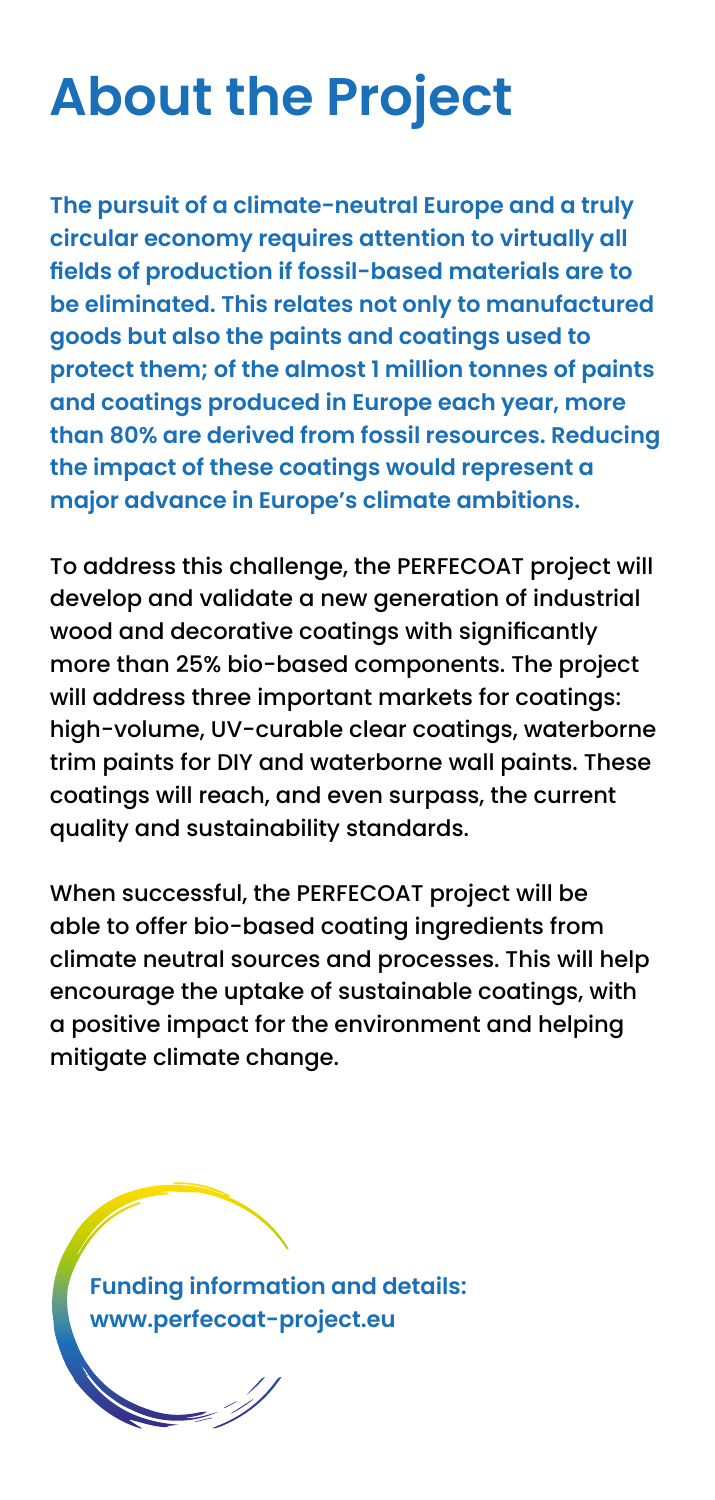This project has received funding from the Bio-based Industries Joint Undertaking (JU) under the European Union's Horizon 2020 research and innovation programme under grant agreement No 101022370. The JU receives support from the European Union's Horizon 2020 research and innovation programme and the Bio-based Industries Consortium.







Horizon 2020 **European Union Funding** for Research & Innovation

## **Project details**

Type of action: **Research & Innovation Action**

Feedstock origin: **Forest-based & Agri-based**

Feedstock type: **Lignin & wood residues Agri-food industrial sidestreams**

Start date: **01 May 2021**

End date: **30 April 2024**

BBI JU contribution: **€ 4,999,567.50**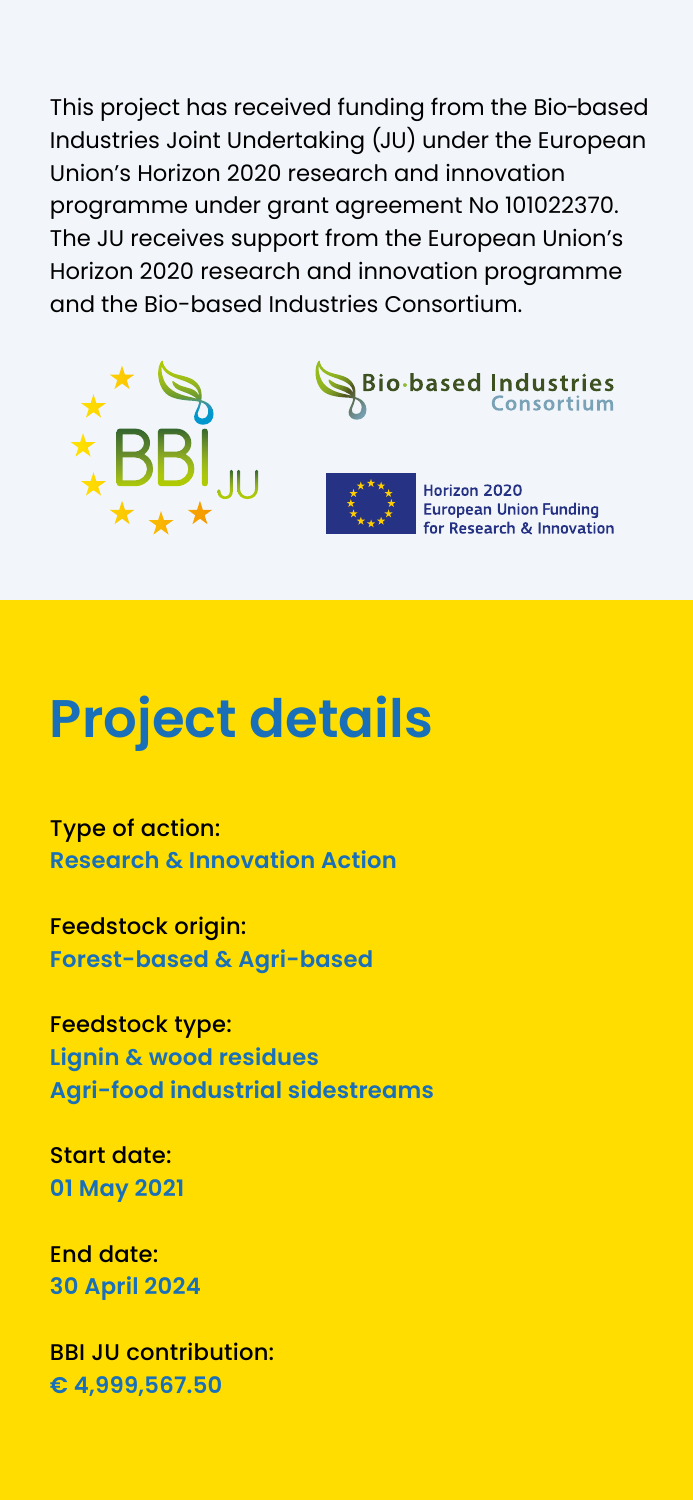

## **Objectives**

**The overarching objective of the PERFECOAT project is to develop novel sustainable coatings that will ultimately be available to the public. Within this, the project will pursue a number of specific objectives.**

• From an environmental perspective, the PERFECOAT project will contribute to reducing Europe's greenhouse gas emissions by developing new industrial bio-based coatings for wood with more than 25% of bio-based components produced from climate neutral sources and processes.

• From an economic perspective, the PERFECOAT project will help to prepare the coating market for new formulations performing at least equally to existing fossil-based products.

• From a social perspective, the project will demonstrate the potential for creating new job opportunities in the bio-based sector in rural and coastal areas, where urban migration remains a challenge.

In addition, the project will enhance European leadership in the biotechnology sector and strengthen the EU's leadership in adopting renewables.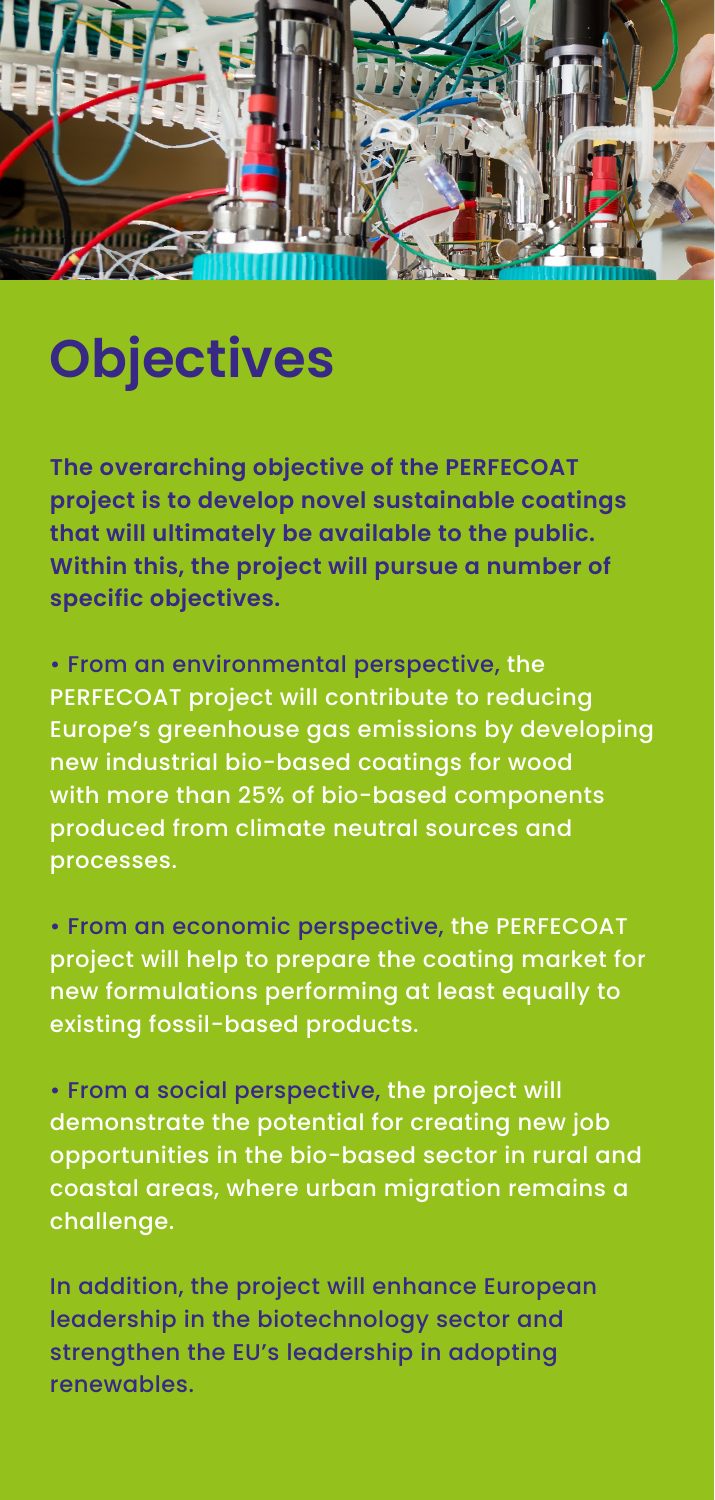

### **Impacts**

**The PERFECOAT project aims at delivering a number of impacts that will contribute to the wider goals of the BBI JU. These will include:**

- Creating a new cross-sectoral connection in the bioeconomy, linking the industrial biotechnology sector and the wood and decorative coatings sector.
- Establishing a value chain platform, integrating several value chains that deliver more sustainable ingredients for bio-based coatings. This will bring together several economic sectors and bio-based economy actors – the biomass refinery sector, the chemical industry sector, the coating industry sector, the research and consultancy sector, and innovative biotechnology and nanotechnology companies.
- Demonstrating new consumer products based on bio-based chemicals. These will be in the form of binder and additive materials as well as innovative bio-based coatings.
- Validating an improved processing technology reflecting a Technology Readiness Level (TRL) gain in various products. The technology will move from TRL 2 to 4 at the project's start and from TRL 4 to 5 at its end.